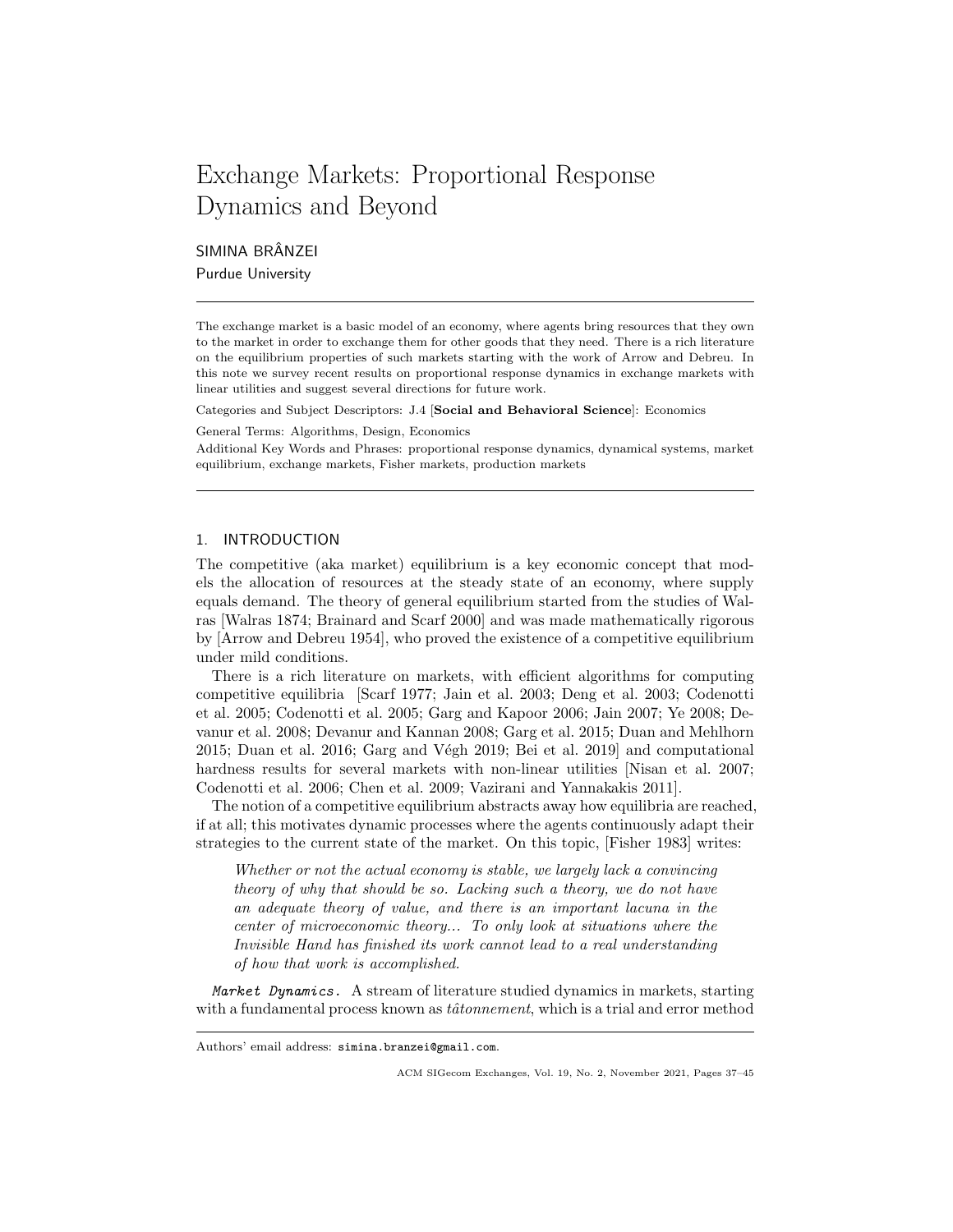#### <sup>38</sup> · S. Branzei

of adjusting the prices: if at any point in time there is an excess demand for a good, then its price increases; if there is an excess supply instead, then the price of the good decreases. The analysis of convergence of tâtonnement dates back to [Arrow et al. 1959], while [Scarf 1960] and [Gale 1963] gave examples of cycling. For a survey, see the book of [Mas-Collel et al. 1995]. For markets with weak gross substitutes utilities, a polynomial time convergence of a discrete time process was shown by [Codenotti et al. 2005]. [Cole and Fleischer 2008] showed fast convergence for both static and ongoing markets. A similar analysis was done for markets with complementarities [Cheung et al. 2012; Cheung and Cole 2014; Avigdor-Elgrabli et al. 2014] and for Eisenberg-Gale markets [Cheung et al. 2019].

Dynamics in Networked Markets. In networked markets the agents are connected on an underlying graph and take decisions influenced by interactions with their neighbors. Fisher, exchange, and production markets with linear utilities are examples of networked markets.

Dynamics in networked markets exhibit a rich landscape of mechanisms, behaviors of the agents and patterns such as convergence or oscillations of prices, growth, and inequality [Wu and Zhang 2007; Zhang 2011; Birnbaum et al. 2011; Brânzei et al. 2018; Cheung et al. 2018; Cheung et al. 2019; Cheung et al. 2021].

We survey the proportional response dynamic in exchange markets with linear utilities from [Brˆanzei et al. 2021] and suggest several directions for future work.

## 2. EXCHANGE MARKETS

Let  $[n] = \{1, \ldots, n\}$  be a set of agents, each of which brings to the market a bundle of divisible goods. We focus on the basic setting where each agent  $i$  brings an eponymous good i; w.l.o.g. there is one unit of the good.

The agents have linear utilities, described by a matrix  $\mathbf{A} = (a_{i,j})_{i,j=1}^n$  such that  $a_{i,j} \geq 0$  is the value of agent i for one unit of good j. The utility of player i for a bundle  $\mathbf{x}_i = (x_{i,1}, \ldots, x_{i,n})$  is  $u_i(\mathbf{x}_i) = \sum_{j=1}^n a_{i,j} \cdot x_{i,j}$ , where  $x_{i,j}$  is the amount of good j received by agent i. W.l.o.g., for each agent i there is a good j with  $a_{i,j} > 0$ and for each good j, there is an agent i with  $a_{i,j} > 0$ .

## 2.1 Market Equilibria

The [Arrow and Debreu 1954] theorem states there is a *market equilibrium*  $(p, x)$ , such that  $\mathbf{x} = (\mathbf{x}_1, \dots, \mathbf{x}_n)$  is an allocation and  $\mathbf{p} = (p_1, \dots, p_n) \neq \mathbf{0}$  a price vector where  $p_i$  is the price of good *i*. At these prices, each player *i* 

- $(1)$  sells good i and collects revenue  $p_i$ , which becomes its budget, and
- (2) purchases an optimal bundle  $x_i$  given its budget constraint.

The theorem guarantees that in the equilibrium the price of bundle  $x_i$  is  $p_i$ .

There are several polynomial time algorithms for computing market equilibria in exchange markets with linear utilities (see, e.g. [Jain 2007]). A strongly polynomial time algorithm was designed in  $[Garg and Végh 2019]$ .

## 2.2 Shapley-Shubik Market Game

[Shapley and Shubik 1976] proposed a game to explain the formation of prices in markets, which is known as Trading Posts or the Shapley-Shubik game.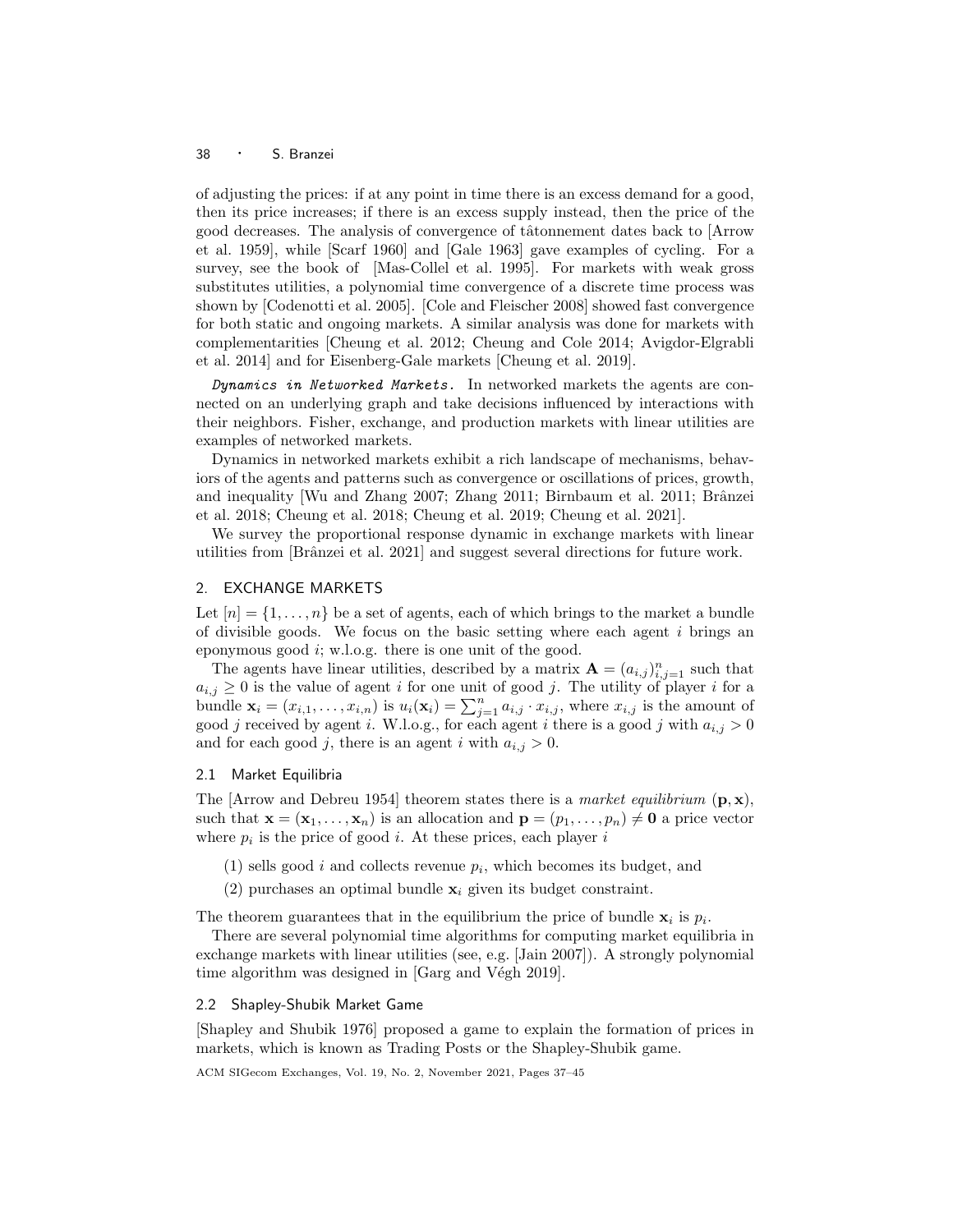In our market setting, the game proceeds as follows. Each player  $i$  brings to the market one unit of good  $i$  and a budget  $B_i$ , which has no intrinsic value but is used to facilitate exchange. Then player i submits bids  $b_{i,j} \geq 0$ , where  $\sum_{j=1}^{n} b_{i,j} = B_i$ .

Each good  $j$  is allocated in proportion to the bid amounts, so player  $i$  receives

$$
x_{i,j} = \begin{cases} \frac{b_{i,j}}{\sum_{k=1}^{n} b_{k,j}}, & \text{if } b_{i,j} > 0\\ 0, & \text{otherwise} \end{cases}
$$

The sum of bids  $p_j = \sum_{k=1}^n b_{k,j}$  at item j is the price of the good.

The existence and quality of equilibria of the Shapley-Shubik game have been studied under various names such as Trading posts and proportional share mechanism (see, e.g., [Feldman et al. 2009]).

## 2.3 Proportional Response Dynamics

Tâtonnement does not converge to market equilibria in exchange markets when the players have linear utilities, thus different explanations for how market equilibria may be reached are needed.

We describe a dynamic where the players repeatedly bring to the market one unit of their good and a budget. The players submit bids and receive allocations according to the Shapley-Shubik game. Then the seller of each good collects the money made from selling, which becomes its budget in the next round, and updates their bids in proportion to the contribution of each good in its utility.

This dynamic is known as proportional response, and was studied in exchange markets in [Brânzei et al. 2021].

DEFINITION 2.1. (Proportional Response) At each time  $t = 0, 1, \ldots$ , each player i brings one unit of an eponymous good and the next steps take place: Shapley-Shubik Game: Each player i bids  $b_{i,j}(t)$  on every good j. Player i gets from each good j a fraction proportional to their bid:

$$
x_{i,j}(t) = \begin{cases} \frac{b_{i,j}(t)}{\sum_{k=1}^{n} b_{k,j}(t)}, & \text{if } b_{i,j}(t) > 0\\ 0, & \text{otherwise} \end{cases}
$$

The player's utility is  $u_i(t) = \sum_{k=1}^n a_{i,k} \cdot x_{i,k}(t)$ .

Bid Update: Player i collects the money from selling, which becomes its budget in the next round:  $B_i(t + 1) = \sum_{k=1}^{n} b_{k,i}(t)$  and updates the bids proportionally to the contribution of each good in their utility :

$$
b_{i,j}(t+1) = \left(\frac{a_{i,j} \cdot x_{i,j}(t)}{u_i(t)}\right) \cdot B_i(t+1)
$$

## 2.4 Example

Consider the two-player market in Figure 1. The valuations are  $a_1 = (2, 5)$  and  $a_2 = (3, 4)$ ; the bid amounts are shown as coins on the edges.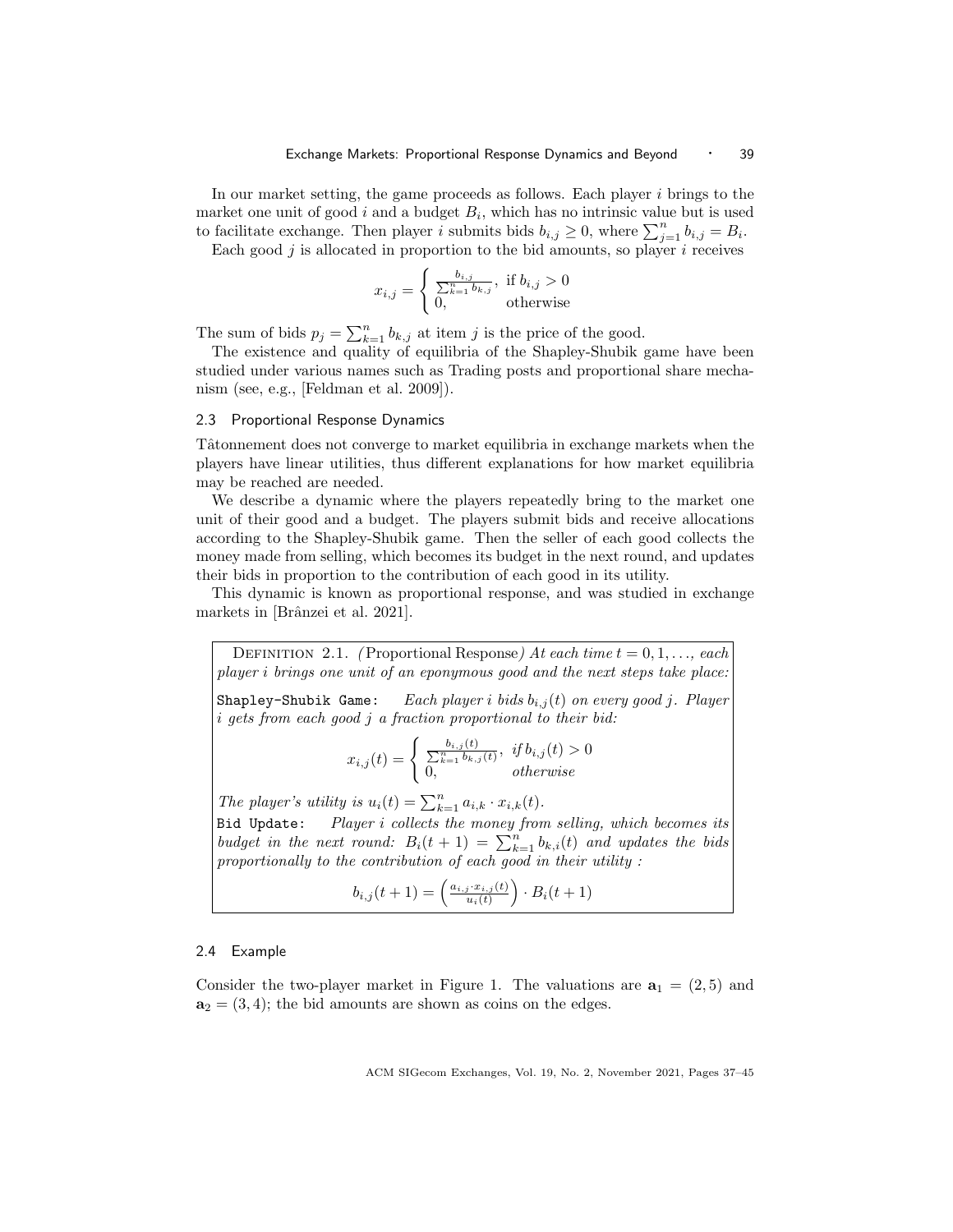



Fig. 1: A two player market with valuations and bids shown as coins on the edges. For example, player 1 has value 2 for one unit of good 1 and bids one dollar on good 1; it has value 5 for one unit of good 2 and bids four dollars on it.

Let  $\mathbf{b}_i(t) = (b_{i,1}(t), \ldots, b_{i,n}(t))$  denote the bids submitted by player i in round t, where  $b_{i,j}(t)$  is the bid of player i for good j at time t. The first round of the dynamic proceeds as follows:

Shapley-Shubik Game: Players submit bids  $\mathbf{b}_1(0) = (1, 4)$  and  $\mathbf{b}_2(0) = (2, 2)$ . The prices induced by these bids are  $p_1(0) = b_{1,1}(0) + b_{2,1}(0) = 1 + 2 = 3$  and  $p_2(0) = b_{1,2}(0) + b_{2,2}(0) = 2 + 4 = 6.$ 

The allocation is  $x_{i,j}(0) = \frac{b_{i,j}(0)}{p_j(0)} : \mathbf{x}_1(0) = \left(\frac{1}{3}, \frac{4}{6}\right)$  and  $\mathbf{x}_2(0) = \left(\frac{2}{3}, \frac{2}{6}\right)$ . The utilities are  $u_1(0) = 2 \cdot \frac{1}{3} + 5 \cdot \frac{4}{6} = 4$  and  $u_2(0) = 3 \cdot \frac{2}{3} + 4 \cdot \frac{2}{6} = 10/3$ .

**Bid Update:** The updated budgets are  $B_1(1) = p_1(0) = 3$  and  $B_2(1) = p_2(0) = 6$ . The updated bids are  $b_{i,j}(1) = \frac{a_{i,j} \cdot x_{i,j}(0)}{u_i(0)} \cdot B_i(1)$ . Thus player 1's bids are  $b_{1,1}(1) = \left(\frac{2\cdot1/3}{4}\right)$  $\left(\frac{1/3}{4}\right) \cdot 3 = 1/2$  and  $b_{1,2}(1) = \left(\frac{5 \cdot 4/6}{4}\right)$  $\left(\frac{4/6}{4}\right) \cdot 3 = 5/2$ . A similar calculation shows player 2's bids are  $b_{2,1}(1) = 36/10$  and  $b_{2,2}(1) = 24/10$ .

Figure 2 shows a simulation of this dynamical system for 120 rounds.



Fig. 2: A simulation of proportional response dynamics on the two-player market from Figure 1. The X axis shows the time step, which ranges from 0 to 120. Figure (a) shows the fraction received by player 1 from good 1 in red and from good 2 in blue; the fraction received by player 2 from good 1 is shown in green and from good 2 in orange. Figure (b) shows the utility of player 1 in red and of player 2 in black. Figure (c) shows the price of good 1 in red and of good 2 in black.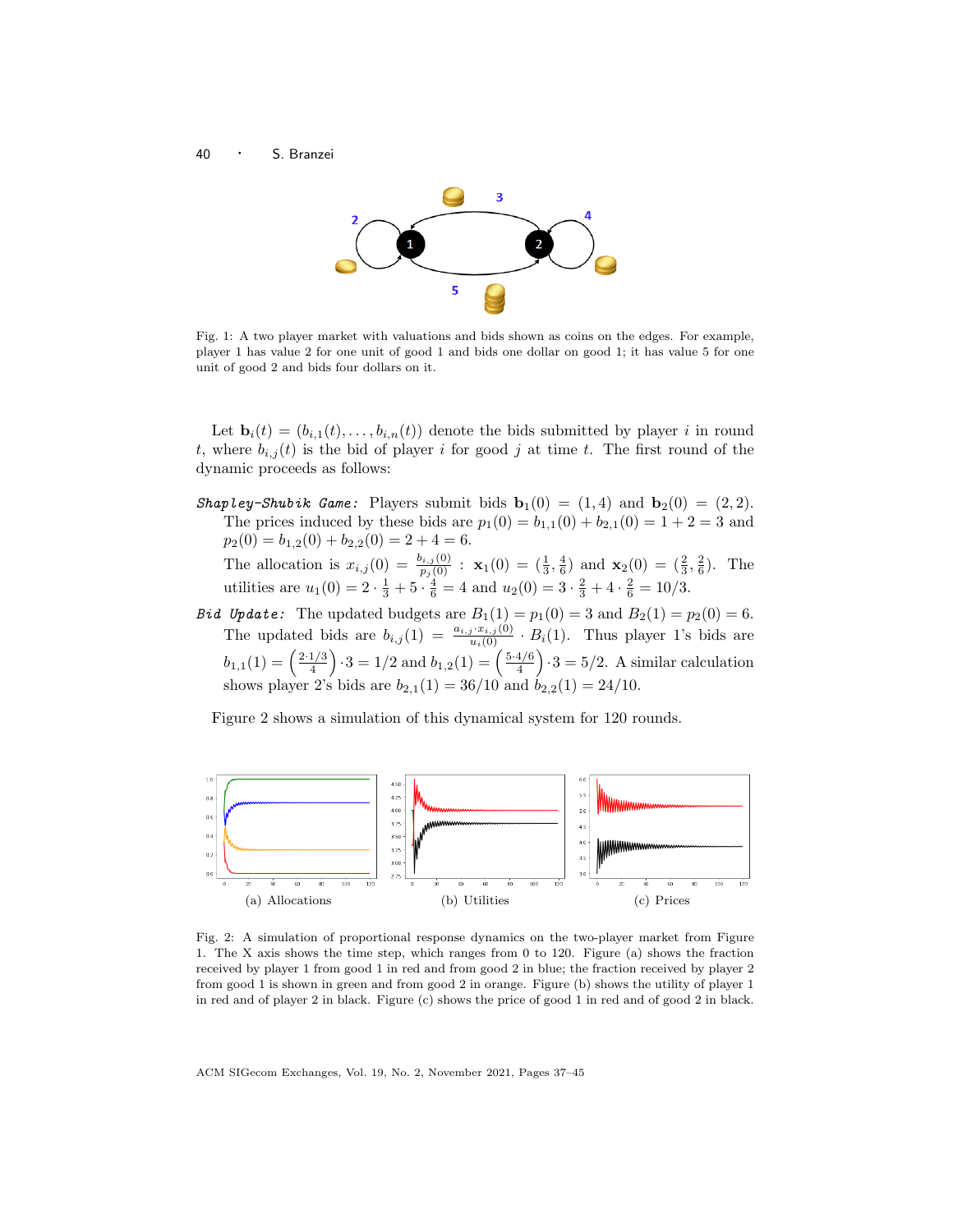# 2.5 Properties of Proportional Response in Exchange Markets

We are interested in the long term behavior of the dynamical system in Definition 2.1. [Brânzei et al. 2021] show the dynamic converges to market equilibrium allocations and utilities for any non-degenerate initial bids (i.e. where  $b_{i,j}(0) > 0$ whenever  $a_{i,j} > 0$ ).

Potential function. The key to analyzing the dynamical system is to find a potential function. Let  $\mathbf{p}^* = (p_1^*, \ldots, p_n^*)$  and  $\mathbf{x}^* = (x_{i,j}^*)_{i,j=1}^n$  be an equilibrium price vector and allocation, respectively. Let  $b_{i,j}^* = p_j^* \cdot x_{i,j}^*$  for each  $i, j \in [n]$ . W.l.o.g., the total amount of money in the economy is 1:  $\sum_{i,j=1}^{n} b_{i,j}(0) = 1$ .

For each  $t \in \mathbb{N}$  and  $i, j \in [n]$ , let

$$
z_{i,j}(t) = \begin{cases} \left(\frac{b_{i,j}^*}{b_{i,j}(t)}\right)^{b_{i,j}^*} & \text{if } b_{i,j}^* > 0 \text{ and } b_{i,j}(t) > 0\\ 1 & \text{otherwise} \end{cases}
$$
(1)

Define the function

$$
f(t) = \prod_{i,j=1}^{n} z_{i,j}(t)
$$
 (2)

Then  $f(t)$  is a potential function, with  $f(t + 1) < f(t)$  at all times t where the utilities are not the equilibrium utilities. By using connections between the exchange market and the Eisenberg-Gale convex program, it can be shown that the fixed point utilities coincide with the market equilibrium utilities. This will also imply that the allocations converge to market equilibrium allocations.

Bid cycling. While the allocations and utilities converge, the bids and prices may cycle. For example, consider the economy and initial bids in Figure 3. Players 1 and 2 will continue swapping their budgets throughout time, so the prices of the two goods will oscillate.



Fig. 3: Two player market where prices cycle in the proportional response dynamics. The valuations are  $a_{1,1} = 0$ ,  $a_{1,2} = 5$ ,  $a_{2,1} = 3$ ,  $a_{2,2} = 0$ . The initial bids are  $b_{1,1}(0) = 0$ ,  $b_{1,2}(0) = 4$ ,  $b_{2,1}(0) = 2$ , and  $b_{2,2}(0) = 0$ . The price of good 1 will alternate between 2 and 4 throughout time.

The limit cycles of the dynamic can be characterized in the following way: there exist equivalence classes of players such that

(i) within each class, the ratio of price to equilibrium price is a constant, and (ii) the classes form a cycle, where the players in each class only buy goods from the players in the next class in the cycle.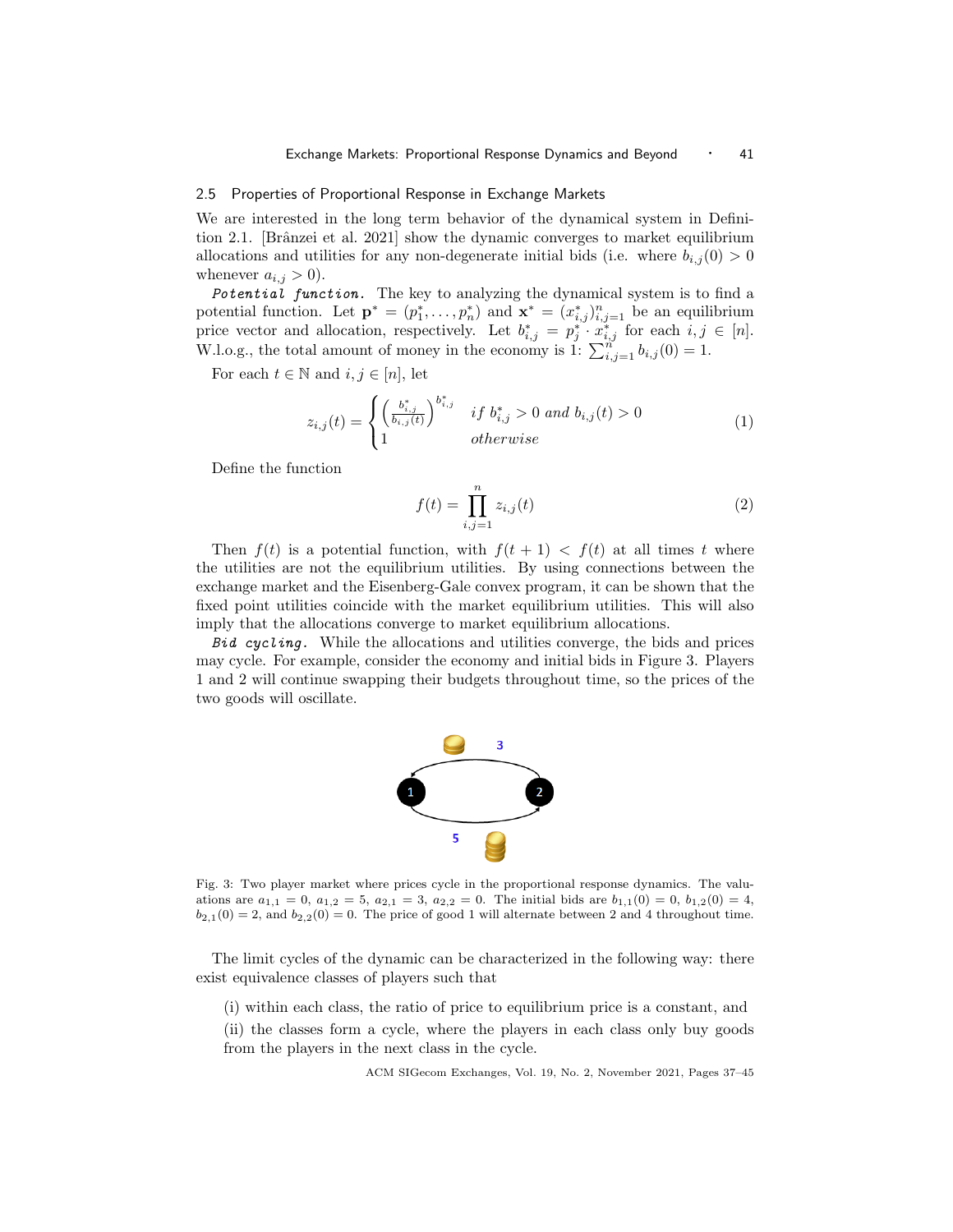## <sup>42</sup> · S. Branzei

Lazy dynamic. [Brânzei et al. 2021] also define a lazy version of the dynamic, where the players may save money for later; they show this converges in everything: utilities, allocations, and prices.

The definition of the lazy dynamic is similar to Definition 2.1, except in each round t, each player i only spends a fraction  $\alpha_i$  of its budget and saves the rest in the bank. After the bids and allocations are computed, player  $i$  gathers all their money, both from selling their good and the money saved in the bank. This amount is the player's total budget, which is again split in a fraction of  $\alpha_i$  used for bidding in round  $t + 1$  and a fraction of  $1 - \alpha_i$  saved in the bank.

The cycling of the prices appears in the extreme case of the lazy dynamic where each player spends their whole budget in each round, i.e.  $\alpha_i = 1$  for each player i.

The difference between the lazy and non-lazy dynamic is illustrated in Figure 4.



Fig. 4: Prices for the market in Figure 3, showing the difference between the non-lazy and lazy dynamic. Figure (a) shows the dynamic in Definition 2.1, where the players spend their whole budget in each round. Figure (b) shows the lazy version of the dynamic, where player 1 spends a fraction  $\alpha_1 = 1/2$  of their money in each round and player 2 spends a fraction of  $\alpha_2 = 2/3$ .

#### 2.6 History of proportional response dynamics

Fisher markets. Proportional response dynamics were first studied in Fisher markets as an alternative to tâtonnement, since the latter process does not converge to market equilibria. [Zhang 2011] showed that proportional response converges to market equilibria in Fisher markets with linear utilities. Fisher markets are a special case of exchange markets, where the graph is bipartite and the agents are divided in buyers and sellers. Each seller brings a good for sale and each buyer brings a budget. The buyers only have value for the goods while the sellers only have value for the money.

[Birnbaum et al. 2011] further showed the process is equivalent to gradient descent on a convex program that captures the equilibria for linear utilities. [Cheung et al. 2018] show that proportional response dynamics converges to market equilibria for the entire range of CES utilities including *complements*, with linear utilities on one extreme and Leontief utilities on the other extreme. [Cheung et al. 2019] show that the dynamics stays close to equilibrium even when the market parameters are changing slowly over time, once again for CES utilities.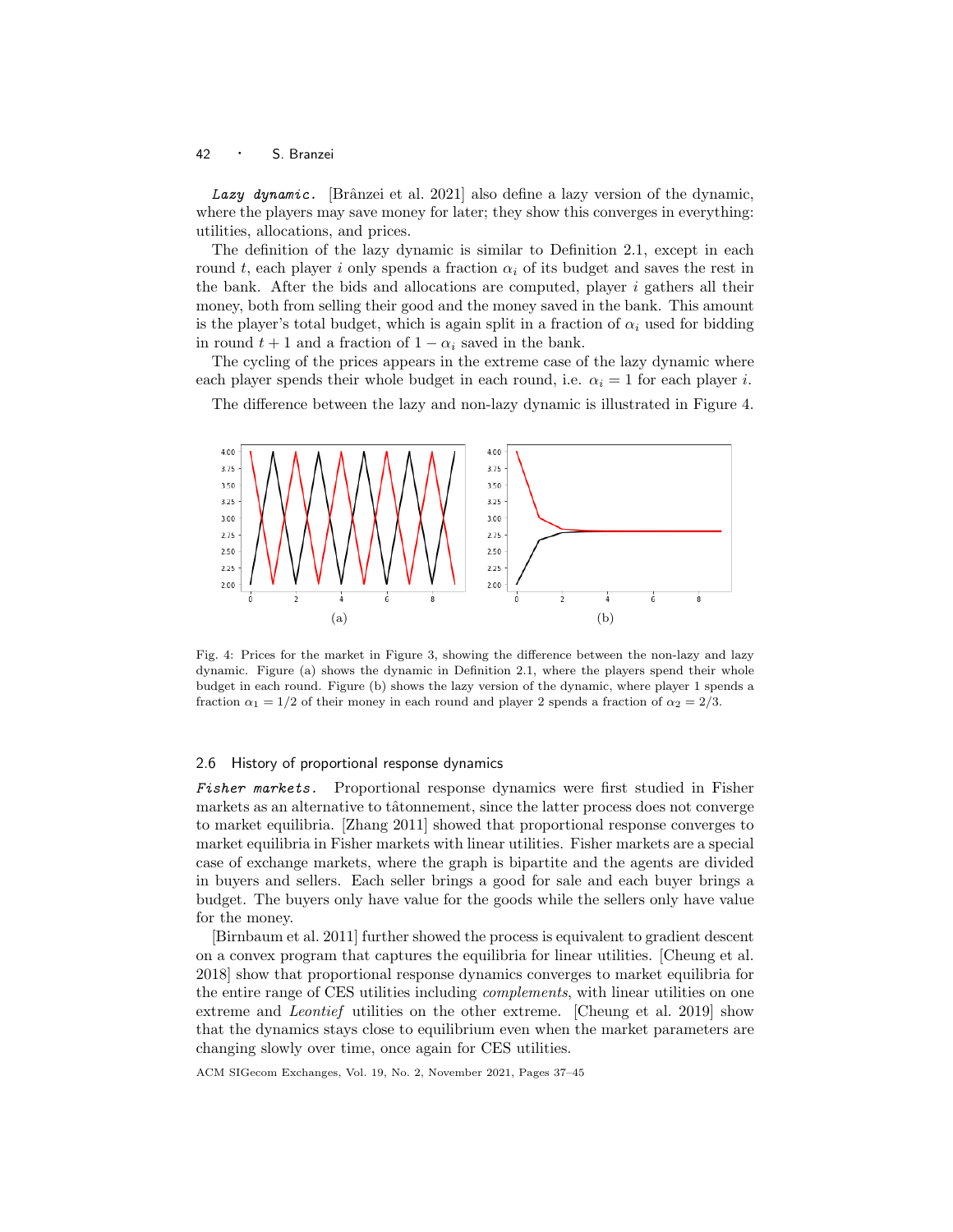Production markets. [Brânzei et al. 2018] studied proportional response dynamics in production markets, where the dynamic leads to growth of the market, i.e. the amount of goods produced increase over time, but also to growing *inequality* between the players on the most efficient production cycles and the rest. In particular, the dynamic learns through local interactions a global feature of the exchange graph—the cycle with the highest geometric mean.

There is a similarity between proportional response dynamics in the production market and the Lotka-Volterra model [Lotka 1910; Volterra 1928; Wangersky 1978] which studies interdependence of animals and how they help or destroy each other based on their interactions and reproduction.

 $Tit$ -for-tat in exchange markets. Wu and Zhang 2007 studied a tit-fortat dynamic, which does not use money, in a special type of exchange market where the goods have common value (i.e. the value of any good  $j$  is the same for every player *i*:  $v_{i,j} = v_j$ , and showed it converges to market equilibria. This setting is relevant to networking applications.

Connections with blockchain mining. There are connections between proportional response dynamics, and blockchain mining, since miners in the blockchain setting succeed with probability roughly proportional to the effort invested. [Cheung et al. 2021] studied learning dynamics in several production economies, such as blockchain mining, peer-to-peer file sharing and crowdsourcing. They also study Fisher markets and show that proportional response dynamics converges to market equilibria when the players have quasi-linear utilities.

# 3. DISCUSSION AND FUTURE DIRECTIONS

Several directions remain open. An immediate question is the following: What is a suitable generalization of the dynamic for exchange markets in the most general case where each player brings multiple goods?

What are natural generalizations of proportional response dynamics in networked markets, such as Fisher and exchange markets with linear utilities or production markets with linear production? For example, consider the process where the allocation is done via the Shapley-Shubik mechanism, but the players change their investment fractions using multiplicative weight updates. Does this process converge to a market equilibrium, in either Fisher or exchange markets with linear utilities? What other allocation mechanisms (e.g. auctions) can be used for allocating goods given that players in networked markets will repeatedly interact with their neighbors? What features of such systems are relevant for finding potential functions?

It would also be interesting to explore further the connections between proportional response dynamics and blockchain mining [Cheung et al. 2021]. How should resource allocation mechanisms be designed given the inherent dynamic nature of the blockchain system?

#### REFERENCES

Arrow, K. J., Block, H. D., and Hurwicz, L. 1959. On the stability of the competitive equilibrium, II. Econometrica: Journal of the Econometric Society, 82–109.

Arrow, K. J. and Debreu, G. 1954. Existence of an equilibrium for a competitive economy. Econometrica 22, 3, 265–290.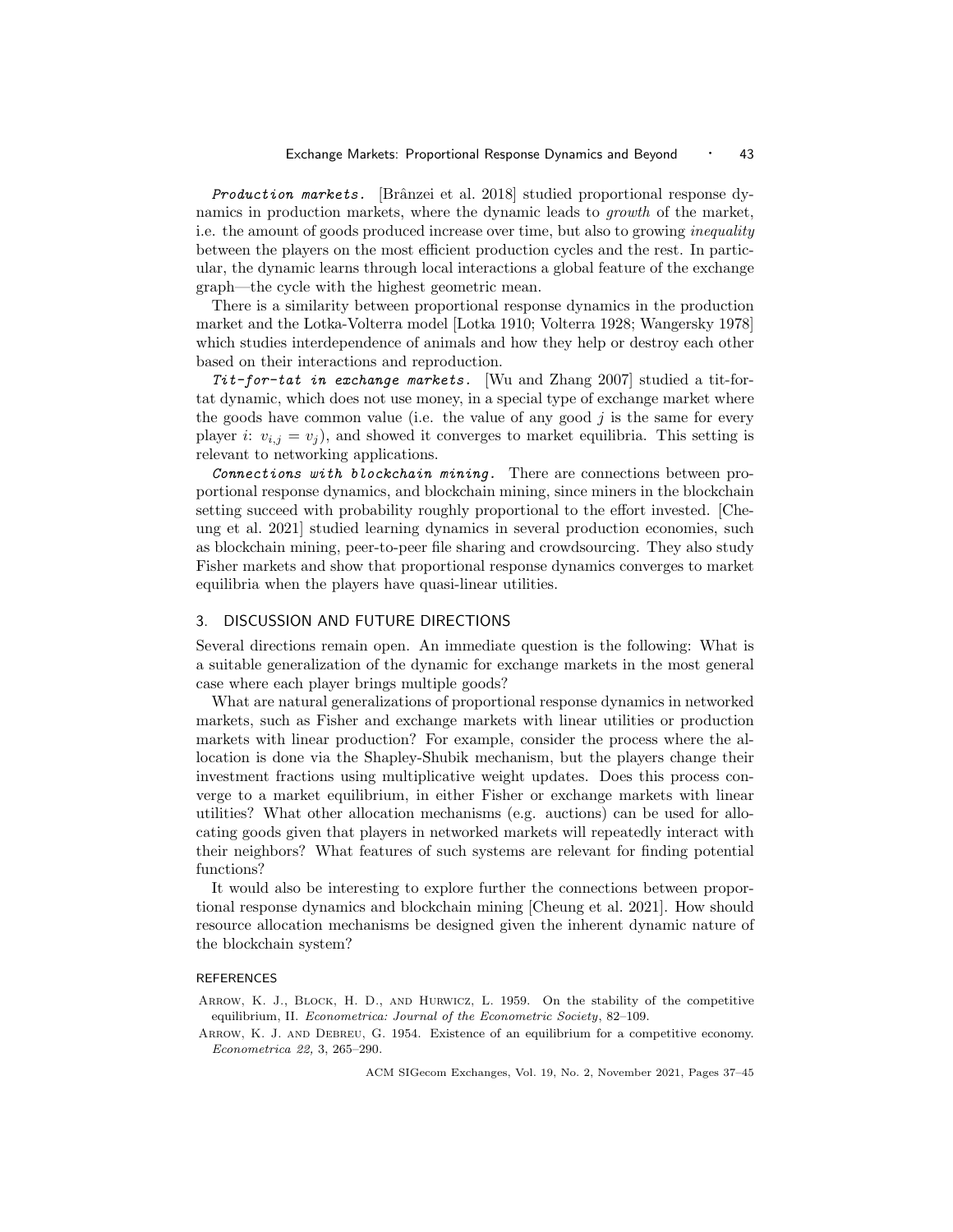#### <sup>44</sup> · S. Branzei

- AVIGDOR-ELGRABLI, N., RABANI, Y., AND YADGAR, G. 2014. Convergence of tâtonnement in Fisher markets. arXiv preprint arXiv:1401.6637 .
- BEI, X., GARG, J., AND HOEFER, M. 2019. Ascending-price algorithms for unknown markets. ACM Trans. Alg. 15, 3, 37.
- Birnbaum, B., Devanur, N. R., and Xiao, L. 2011. Distributed algorithms via gradient descent for Fisher markets. In Proc. of ACM EC. 127–136.
- BRAINARD, W. AND SCARF, H. E. 2000. How to compute equilibrium prices in 1891. Cowles Foundation Discussion Paper .
- BRÂNZEI, S., DEVANUR, N. R., AND RABANI, Y. 2021. Proportional dynamics in exchange economies. In  $\operatorname{\it Proc.}$  of  $\operatorname{\it ACM}$   $\operatorname{\it EC}$   $\operatorname{\it 2021}.$  ACM, 180–201.
- BRÂNZEI, S., MEHTA, R., AND NISAN, N. 2018. Universal growth in production economies. In NeurIPS. 1975.
- Chen, X., Dai, D., Du, Y., and Teng, S.-H. 2009. Settling the complexity of Arrow-Debreu equilibria in markets with additively separable utilities. In Proc. of FOCS. 273–282.
- CHEUNG, Y. K. AND COLE, R. 2014. Amortized analysis on asynchronous gradient descent.  $arXiv$ preprint arXiv:1412.0159.
- Cheung, Y. K., Cole, R., and Devanur, N. R. 2019. Tatonnement beyond gross substitutes? gradient descent to the rescue. Games and Economic Behavior .
- Cheung, Y. K., Cole, R., and Rastogi, A. 2012. Tatonnement in ongoing markets of complementary goods. arXiv preprint arXiv:1211.2268.
- Cheung, Y. K., Cole, R., and Tao, Y. 2018. Dynamics of distributed updating in Fisher markets. In *Proc. of ACM EC.* 351–368.
- Cheung, Y. K., Hoefer, M., and Nakhe, P. 2019. Tracing equilibrium in dynamic markets via distributed adaptation. In Proc. of AAMAS. 1225–1233.
- Cheung, Y. K., Leonardos, S., and Piliouras, G. 2021. Learning in markets: Greed leads to chaos but following the price is right. In Proc. of IJCAI, Z. Zhou, Ed. ijcai.org, 111–117.
- Codenotti, B., McCune, B., and Varadarajan, K. 2005. Market equilibrium via the excess demand function. In Proc. of STOC. 74–83.
- Codenotti, B., Pemmaraju, S., and Varadarajan, K. 2005. On the polynomial time computation of equilibria for certain exchange economies. In Proc. of SODA. 72–81.
- Codenotti, B., Saberi, A., Varadarajan, K., and Ye, Y. 2006. Leontief economies encode nonzero sum two-player games. In Proc. of SODA. 659–667.
- Cole, R. and Fleischer, L. 2008. Fast-converging tatonnement algorithms for one-time and ongoing market problems. In Proc. of STOC. 315–324.
- DENG, X., PAPADIMITRIOU, C., AND SAFRA, S. 2003. On the complexity of price equilibria. J. Comput. Syst. Sci. 67, 2, 311–324.
- Devanur, N. R. and Kannan, R. 2008. Market equilibria in polynomial time for fixed number of goods or agents. In Proc. of FOCS. 45–53.
- Devanur, N. R., Papadimitriou, C. H., Saberi, A., and Vazirani, V. V. 2008. Market equilibrium via a primal–dual algorithm for a convex program. J. ACM 55, 5, 22.
- Duan, R., Garg, J., and Mehlhorn, K. 2016. An improved combinatorial polynomial algorithm for the linear Arrow-Debreu market. In Proc. of SODA. 90–106.
- Duan, R. and Mehlhorn, K. 2015. A combinatorial polynomial algorithm for the linear Arrow-Debreu market. Information and Computation 243, 112–132.
- Feldman, M., Lai, K., and Zhang, L. 2009. The proportional-share allocation market for computational resources. IEEE Trans. Parallel Distributed Syst. 20, 8, 1075–1088.
- Fisher, F. 1983. General equilibrium analysis: A century after walras. Chapter in the book "General Equilibrium Analysis: A Century after Walras", Routledge Press, 2010.
- GALE, D. 1963. A note on global instability of competitive equilibrium. Naval Research Logistics Quarterly 10, 1, 81–87.
- Garg, J., Mehta, R., Sohoni, M., and Vazirani, V. V. 2015. A complementary pivot algorithm for market equilibrium under separable, piecewise-linear concave utilities. SIAM J. Comp. 44, 6, 1820–1847.